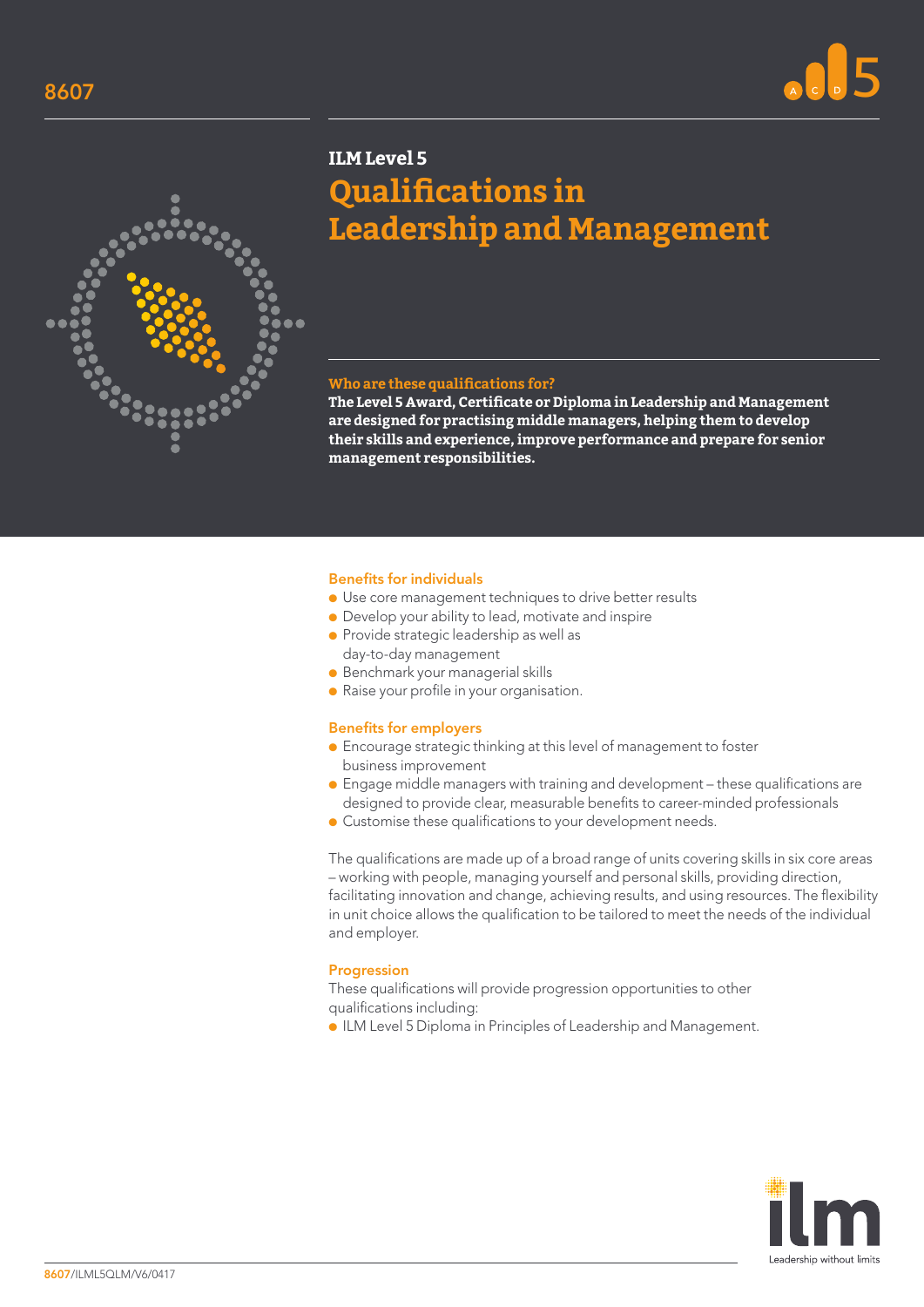# **Qualification overview**

| Qualification title                                                           | <b>Credit value</b>                            | <b>Total qualification time</b> | <b>Structure</b>                                                                                                                                          |
|-------------------------------------------------------------------------------|------------------------------------------------|---------------------------------|-----------------------------------------------------------------------------------------------------------------------------------------------------------|
| Level 5 Award in<br><b>Leadership and Management</b><br>QAN: 600/5855/9       | Minimum<br>6 credits<br>Maximum<br>12 credits  | 60 hours                        | • One hour induction<br>• At least three hours tutorial support<br>• Minimum of two units from Group 1<br>• All units must be taken from Group 1          |
| Level 5 Certificate in<br><b>Leadership and Management</b><br>QAN: 600/5854/7 | Minimum<br>13 credits<br>Maximum<br>36 credits | 130 hours                       | • Two hour induction<br>• At least seven hours tutorial support<br>• Minimum of 7 credits from Group 1<br>• Maximum of 6 credits from Group 2             |
| Level 5 Diploma in<br><b>Leadership and Management</b><br>QAN: 600/5856/0     | Minimum<br>37 credits                          | 370 hours                       | • Two hour induction<br>• At least seven hours tutorial support<br>• Choice of optional units from Groups 1 and 2<br>• Maximum of 18 credits from Group 2 |

\*Refer to table below for unit details

# **Rules of combination**

#### Award

- Minimum 6 credits, maximum 12 credits
- Minimum of two units from Group 1
- All units must be taken from Group 1

# **Certificate**

- Minimum 13 credits, maximum 36 credits
- Minimum of 7 credits from Group 1
- Maximum of 6 credits from Group 2

## Diploma

- Minimum 37 credits
- Choice of units from Groups 1 and 2
- Maximum of 18 credits from Group 2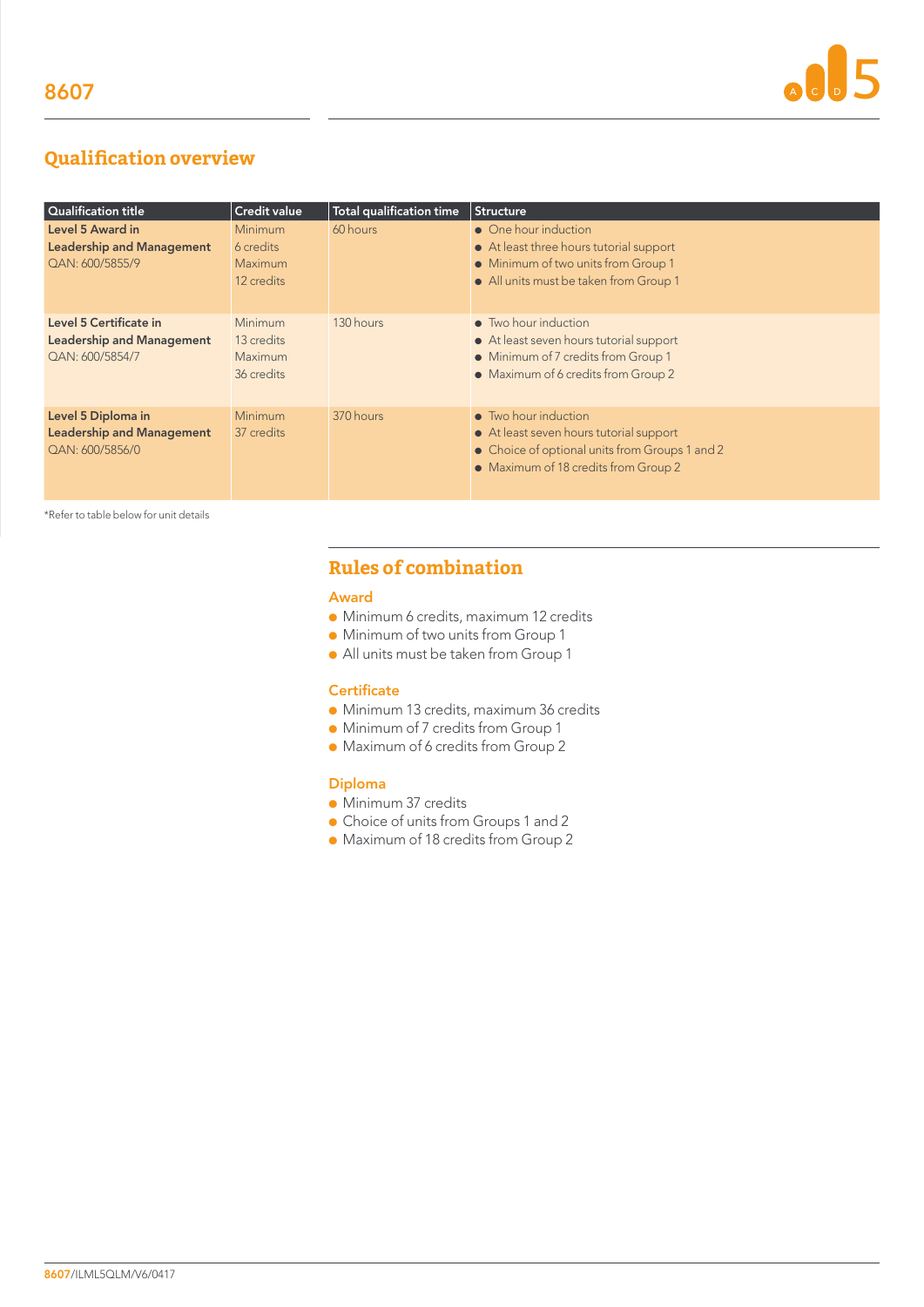# **Overview of units**

| P.<br>PV 1          |  |
|---------------------|--|
| ___<br>__<br>$\sim$ |  |

| Reference | Unit title                                                                                                                           | Level          | $CV*$          | GLH** | eWorkbook <sup>+</sup> |
|-----------|--------------------------------------------------------------------------------------------------------------------------------------|----------------|----------------|-------|------------------------|
| 8607-501  | Managing Improvement                                                                                                                 | 5              | 3              | 8     |                        |
| 8607-502  | Making a Financial Case                                                                                                              | 5              | 3              | 14    |                        |
| 8607-503  | <b>Developing Critical Thinking</b>                                                                                                  | 5              | $\overline{4}$ | 18    |                        |
| 8607-504  | Leading Innovation and Change                                                                                                        | 5              | 5              | 24    |                        |
| 8607-505  | Managing Individual Development                                                                                                      | 5              | $\overline{4}$ | 18    |                        |
| 8607-506  | Managing Stress and Conflict in the Organisation @                                                                                   | 5              | 3              | 8     | WB6                    |
| 8607-507  | Understanding the Organisational Environment                                                                                         | 5              | 5              | 24    |                        |
| 8607-508  | Understanding Organisational Culture and Ethics                                                                                      | 5              | 3              | 12    |                        |
| 8607-509  | <b>Managing Customer Relations</b>                                                                                                   | 5              | 3              | 10    |                        |
| 8607-510  | Managing for Efficiency and Effectiveness                                                                                            | 5              | $\overline{4}$ | 18    |                        |
| 8607-511  | Managing Projects in the Organisation @                                                                                              | 5              | $\overline{4}$ | 18    | WB9                    |
| 8607-512  | <b>Managing Resources</b>                                                                                                            | 5              | $\overline{4}$ | 12    |                        |
| 8607-513  | Managing Information                                                                                                                 | 5              | $\overline{4}$ | 12    |                        |
| 8607-514  | <b>Managing Recruitment</b>                                                                                                          | 5              | 5              | 24    |                        |
| 8607-515  | <b>Managing Work Analysis</b>                                                                                                        | 5              | 3              | 12    |                        |
| 8607-516  | Analysing and Interpreting Statistics to Inform Management Decisions                                                                 | 5              | $\overline{2}$ | 10    |                        |
| 8607-517  | Understanding the Management of Facilities                                                                                           | 5              | $\overline{2}$ | 9     |                        |
| 8607-518  | Making Professional Presentations <sup>@</sup>                                                                                       | 5              | $\overline{2}$ | 9     | <b>WB14</b>            |
| 8607-519  | Developing and Leading Teams to Achieve Organisational Goals and Objectives                                                          | 5              | $\overline{4}$ | 18    |                        |
| 8607-520  | Assessing Your Own Leadership Capability and Performance                                                                             | 5              | 6              | 15    |                        |
| 8607-521  | Managing Own Continuing Professional Development (Certificate and Diploma only)                                                      | 5              | 15             | 20    |                        |
| 8607-522  | Becoming an Effective Leader                                                                                                         | 5              | 5              | 9     |                        |
| 8607-523  | Preparing to Apply Lean Production and Improvement Methodologies to Operational Problems in<br><b>Service Delivery</b>               | 5              | 8              | 8     |                        |
| 8607-524  | Applying Lean Production and Improvement Methodologies to Operational Problems in Service<br>Delivery (Certificate and Diploma only) | 5              | 11             | 12    |                        |
| 8607-525  | Improving and Maintaining the Organisation's Environmental Performance                                                               | 5              | 5              | 14    |                        |
| 8607-526  | <b>Managing Remote Workers</b>                                                                                                       | 5              | 5              | 12    |                        |
| 8607-527  | Partnership Working <sup>O</sup>                                                                                                     | 5              | $\overline{4}$ | 10    | WB8                    |
| 8607-528  | Understanding Governance of Organisations                                                                                            | 5              | 6              | 18    |                        |
| 8607-529  | Knowledge and Information Management                                                                                                 | 5              | 5              | 14    |                        |
| 8607-530  | Understanding the Skills, Principles and Practice of Effective Management Coaching and Mentoring                                     | $\overline{5}$ | 5              | 18    |                        |
| 8607-531  | Improving Own Leadership Performance Through Action Learning (Diploma only)                                                          | 5              | 15             | 36    |                        |
| 8607-533  | Managing Mental Health in the Workplace                                                                                              | 5              | 3              | 8     |                        |

\*Credit value \*\*Guided learning hours † ILM eWorkbooks are available to support unit delivery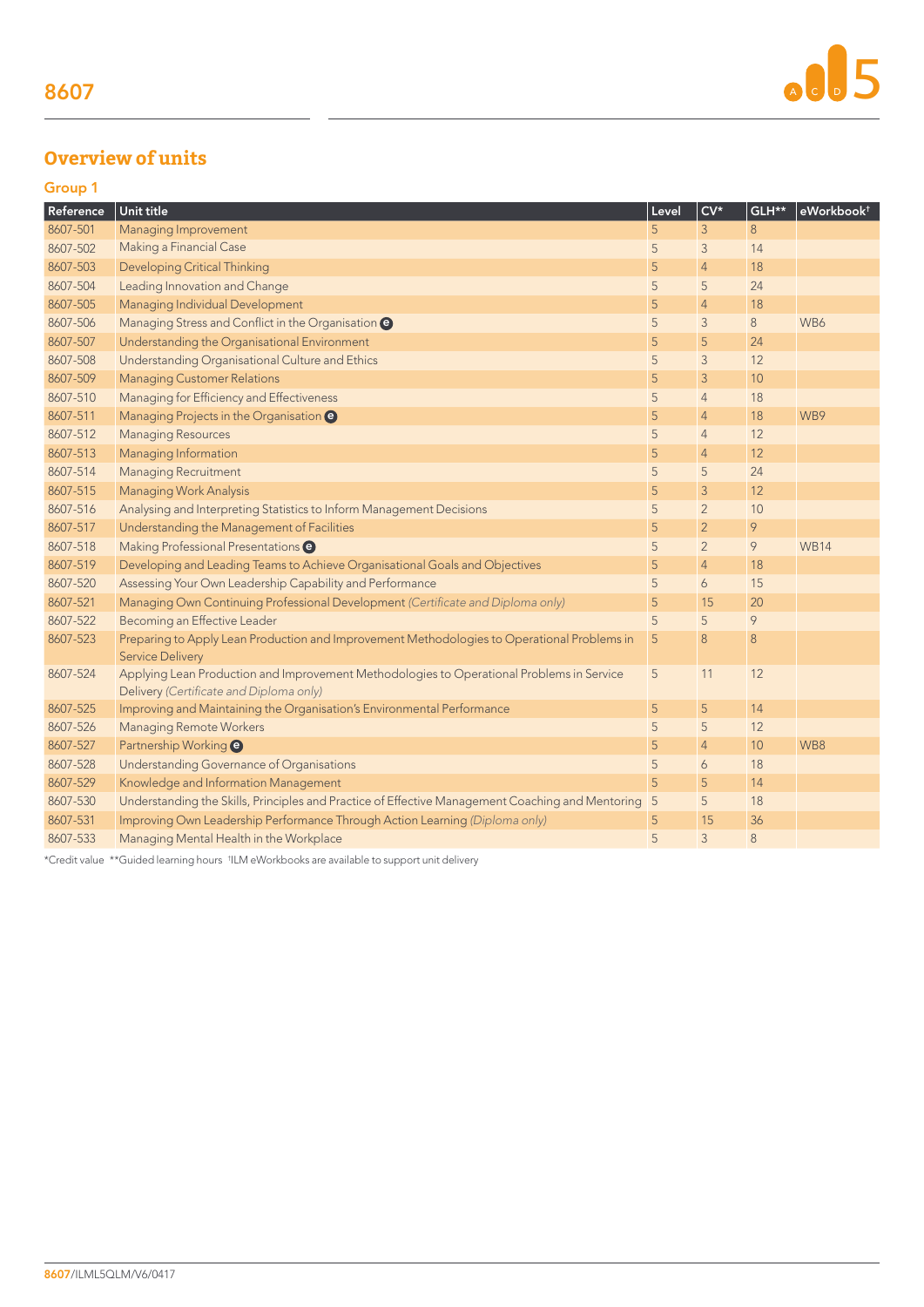# Group 2

| Reference | Unit title                                                                                    | Level          | $CV*$          | GLH** | eWorkbook <sup>+</sup> |
|-----------|-----------------------------------------------------------------------------------------------|----------------|----------------|-------|------------------------|
| 8607-400  | Understanding the Management Role to Improve Management Performance                           | $\overline{4}$ | $\overline{4}$ | 15    |                        |
| 8607-401  | Planning and Leading a Complex Team Activity                                                  | $\overline{4}$ | $\overline{4}$ | 6     |                        |
| 8607-402  | Managing Equality and Diversity in Own Area @                                                 | $\overline{4}$ | $\overline{4}$ | 12    | WB <sub>2</sub>        |
| 8607-403  | Managing Risk in the Workplace <sup>@</sup>                                                   | $\overline{4}$ | 3              | 6     | <b>WB11</b>            |
| 8607-404  | Delegating Authority in the Workplace                                                         | $\overline{4}$ | 3              | 3     |                        |
| 8607-405  | Developing People in the Workplace                                                            | $\overline{4}$ | 5              | 21    |                        |
| 8607-406  | Developing Your Leadership Styles                                                             | $\overline{4}$ | $\overline{4}$ | 10    |                        |
| 8607-407  | Understanding Financial Management                                                            | $\overline{4}$ | 3              | 12    |                        |
| 8607-408  | <b>Management Communication</b>                                                               | $\overline{4}$ | $\overline{4}$ | 18    |                        |
| 8607-409  | Managing Personal Development (Diploma only)                                                  | $\overline{4}$ | 15             | 6     |                        |
| 8607-410  | Managing the Analysis of Secondary Data                                                       | $\overline{4}$ | $\overline{4}$ | 15    |                        |
| 8607-411  | Managing a Healthy and Safe Environment                                                       | $\overline{4}$ | $\overline{2}$ | 9     |                        |
| 8607-412  | Managing Meetings <sup>O</sup>                                                                | $\overline{4}$ | 3              | 15    | WB5                    |
| 8607-413  | <b>Managing Marketing Activities</b>                                                          | $\overline{4}$ | 3              | 15    |                        |
| 8607-414  | Data Collection and Analysis to Justify Management Decision Making                            | $\overline{4}$ | $\overline{2}$ | 10    |                        |
| 8607-415  | Motivating People in the Workplace @                                                          | $\overline{4}$ | $\overline{2}$ | 6     | WB3                    |
| 8607-416  | Solving Problems by Making Effective Decisions in the Workplace @                             | $\overline{4}$ | 3              | 14    | <b>WB12</b>            |
| 8607-417  | Managing and Implementing Change in the Workplace @                                           | $\overline{4}$ | 6              | 24    | WB7                    |
| 8607-418  | Understanding the Organisational Culture and Context                                          | $\overline{4}$ | 6              | 25    |                        |
| 8607-419  | Understanding Work in Contemporary Society                                                    | $\overline{4}$ | 3              | 8     |                        |
| 8607-420  | Budgetary Planning and Control <sup>O</sup>                                                   | $\overline{4}$ | 3              | 6     | <b>WB10</b>            |
| 8607-421  | Interpreting Financial Statements to Assess Organisational Performance Using Financial Ratios | $\overline{4}$ | 3              | 6     |                        |
| 8607-422  | Understanding the Importance of Marketing for an Organisation                                 | $\overline{4}$ | $\overline{4}$ | 6     |                        |
| 8607-423  | Using Quantitative Methods to Solve Management Problems                                       | $\overline{4}$ | 6              | 10    |                        |
| 8607-424  | Understanding the Economics of the Marketplace                                                | $\overline{4}$ | 6              | 10    |                        |
| 8607-425  | Developing Individual Mental Toughness                                                        | $\overline{4}$ | $\overline{2}$ | 5     |                        |
| 8607-426  | Understanding the Macro Economic Environment (Diploma only)                                   | $\overline{4}$ | $\overline{7}$ | 25    |                        |
| 8607-427  | Developing a Culture to Support Innovation and Improvement                                    | $\overline{4}$ | 3              | 12    |                        |
| 8607-601  | <b>Managing Operations Research</b>                                                           | 6              | 3              | 10    |                        |

\*Credit value \*\*Guided learning hours † ILM eWorkbooks are available to support unit delivery